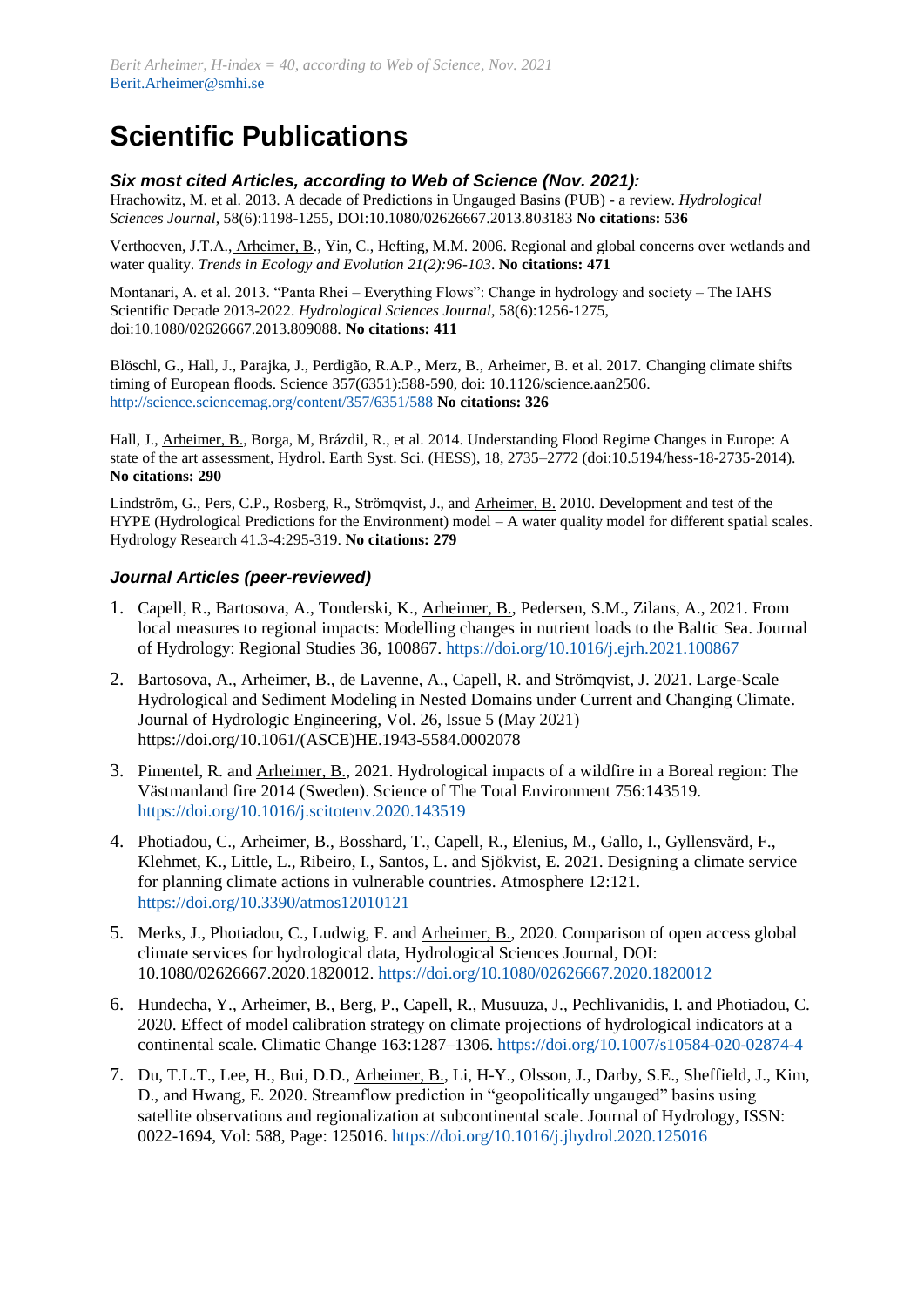- 8. Stadnyk, T.A., MacDonald, M.K., Tefs, A., Dery, S.J., Koenig, K., Gustafsson, D., Isberg, K., Arheimer, B., 2020. Hydrological modeling of freshwater discharge into Hudson Bay using HYPE. Elementa-science of the Antroposcene 8:43.<https://doi.org/10.1525/elementa.439>
- 9. Cudennec, C., Lins, H., Uhlenbrook, S. and Arheimer, B., 2020. Editorial Towards FAIR and SQUARE hydrological data, Hydrological Sciences Journal, 65:5, 681-682, DOI: 10.1080/02626667.2020.1739397
- 10. Arheimer, B., Pimentel, R., Isberg, K., Crochemore, L., Andersson, J. C. M., Hasan, A., and Pineda, L., 2020. Global catchment modelling using World-Wide HYPE (WWH), open data and stepwise parameter estimation, Hydrol. Earth Syst. Sci. 24, 535–559[, https://doi.org/10.5194/hess-](https://doi.org/10.5194/hess-24-535-2020)[24-535-2020](https://doi.org/10.5194/hess-24-535-2020)
- 11. Arheimer, B. and Lindström, G. 2019. Detecting changes in river flow caused by wildfires, storms, urbanization, regulation, and climate across Sweden. Water Resources Research, 55. <https://doi.org/10.1029/2019WR024759>
- 12. Crochemore, L., Isberg, K., Pimentel, R., Pineda, L., Hasan, A. and Arheimer, B. 2019. Lessons learnt from checking the quality of openly accessible river flow data worldwide, Hydrological Sciences Journal, DOI: 10.1080/02626667.2019.1659509
- 13. Blöschl, G., Hall, J., Viglione, A., Perdigão, R.A.P., Parajka, J., Merz, B., Lun, D. Arheimer, B., et al. 2019. Changing climate both increases and decreases European river floods. Nature 573:108–111. <https://doi.org/10.1038/s41586-019-1495-6>
- 14. Bartosova, A., Capell, R., Olesen, J. E., Jabloun, M., Refsgaard, J. C., Donnelly, C., . . . Arheimer, B. 2019. Future socioeconomic conditions may have a larger impact than climate change on nutrient loads to the Baltic Sea. Ambio, 48(11), 1325-1336. DOI: [https://doi.org/10.1007/s13280-](https://doi.org/10.1007/s13280-019-01243-5) [019-01243-5](https://doi.org/10.1007/s13280-019-01243-5)
- 15. Höltinger, S., Mikovits, C., Schmidt, J., Baumgartner, J., Arheimer, B., Lindström, G., Wetterlund, E. 2019. The impact of climatic extreme events on the feasibility of fully renewable power systems: a case study for Sweden, Energy 178: 695-713, doi: 10.1016/j.energy.2019.04.128
- 16. Weichselgartner J. and Arheimer B., 2019. Evolving climate services into knowledge-action systems. Weather, Climate, and Society 11 (2): 385-399. <https://journals.ametsoc.org/doi/full/10.1175/WCAS-D-18-0087.1>
- 17. Bloeschl, G., Bierkens, M. F. P., Chambel, A., Cudennec, C., Destouni, G., Fiori, A., . . . Zhang, Y. 2019. Twenty-three unsolved problems in hydrology (UPH) - a community perspective. Hydrological Sciences Journal, 64(10), 1141-1158. <https://doi.org/10.1080/02626667.2019.1620507>
- 18. Iliopoulou, T., Aguilar, C., Arheimer, B., Bermúdez, M., Bezak, N., Ficchì, A., Koutsoyiannis, D., Parajka, J., Polo, M. J., Thirel, G., and Montanari, A. 2019. A large sample analysis of European rivers on seasonal river flow correlation and its physical drivers, Hydrol. Earth Syst. Sci., 23, 73- 91, https://doi.org/10.5194/hess-23-73-2019.
- 19. MacDonald, M. K., Stadnyk, T. A., Déry, S. J., Braun, M., Gustafsson, D., Isberg, K., and Arheimer, B. 2018. Impacts of 1.5 and 2.0 °C warming on pan-Arctic river discharge into the Hudson Bay Complex through 2070. Geophysical Research Letters, 45, 7561–7570. <https://doi.org/10.1029/2018GL079147>
- 20. Donnelly, C., Ernst, K., Arheimer, B. 2018. A comparison of hydrological climate services at different scales by users and scientists. Climate Services 11:24-35, <https://doi.org/10.1016/j.cliser.2018.06.002>
- 21. Arheimer, B., Hjerdt, N. and Lindström, G. 2018. Artificially induced floods to manage forest habitats under climate change. Front. Environ. Sci. 6:102. doi: 10.3389/fenvs.2018.00102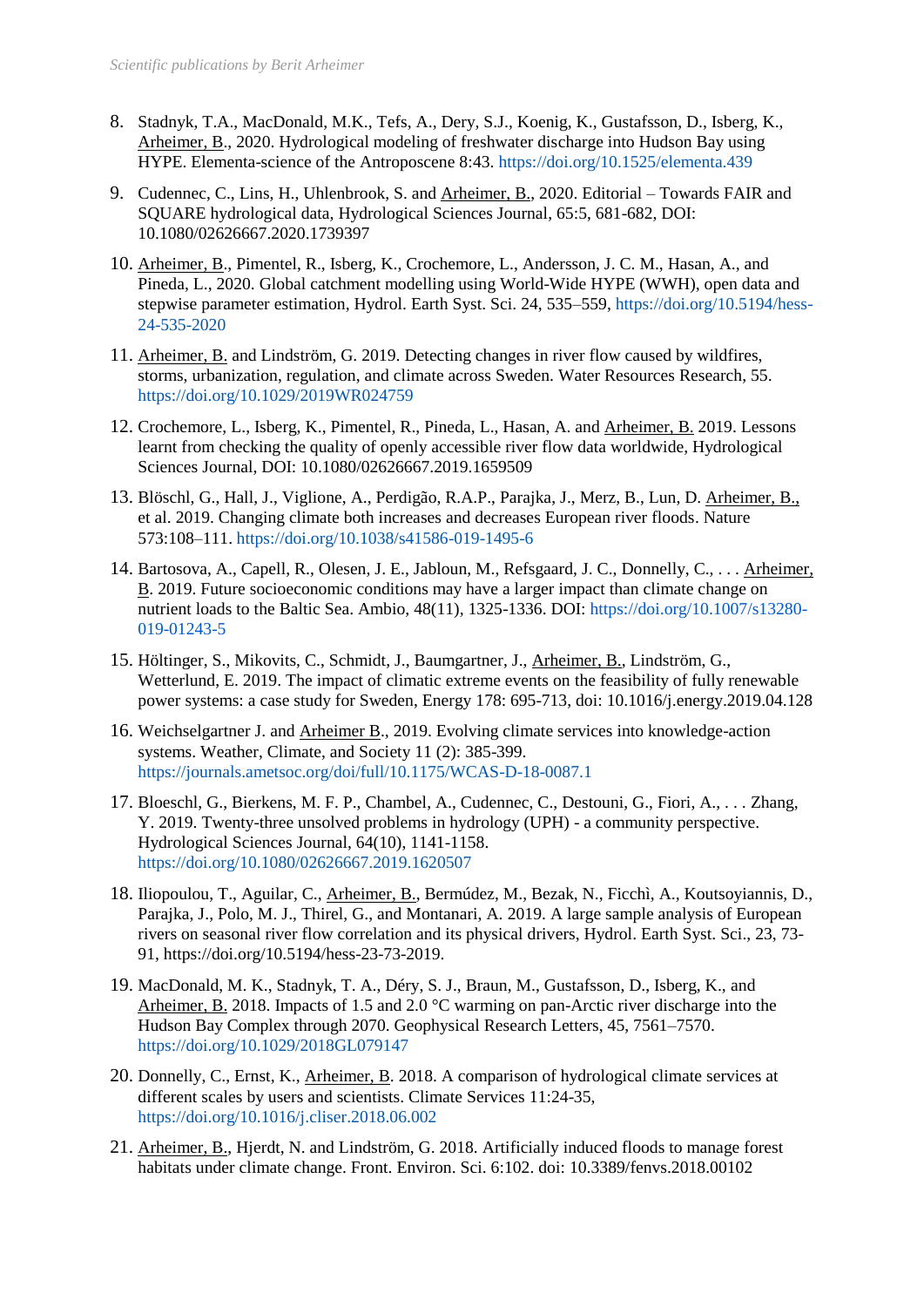- 22. Pugliese, A., Persiano, S., Bagli, S., Mazzoli, P., Parajka, J., Arheimer, B., Capell, R., Montanari, A., Blöschl, G., and Castellarin, A. 2018. A geostatistical data-assimilation technique for enhancing macro-scale rainfall–runoff simulations, Hydrol. Earth Syst. Sci., 22, 4633-4648, https://doi.org/10.5194/hess-22-4633-2018.
- 23. Krysanova, V., Donnelly, C., Gelfan, A., Gerten, D., Arheimer, B., Hattermann, F. and Kundzewicz; Z.W., 2018. How the performance of hydrological models relates to credibility of projections under climate change, Hydrological Sciences Journal 63(5): 696-720 DOI: 10.1080/02626667.2018.1446214
- 24. Jaramillo, F., Cory, N., Arheimer, B., Laudon, H., van der Velde, Y., Hasper, T. B., Teutschbein, C., and Uddling, J. 2018. Dominant effect of increasing forest biomass on evapotranspiration: interpretations of movement in Budyko space, Hydrol. Earth Syst. Sci., 22, 567-580. <https://doi.org/10.5194/hess-22-567-2018>
- 25. Andersson, J.C.M., Arheimer B., Traoré, F., Gustafsson, D., Ali, A. 2017. Process refinements improve a hydrological model concept applied to the Niger River basin. Hydrological Processes 31(25), pp.4540-4554. <https://doi.org/10.1002/hyp.11376>
- 26. Krysanova, V., Vetter, T., Eisner, S., Huang, S., Pechlivanidis, I. G., Strauch, M., Aich, V., Arheimer, B., Chamorro, A., Gelfan, A., van Griensven, A., Kumar, R., Kundu, D., Lobanova, A., Mishra, V., Plötner, S., Reinhardt, J., Seidou, O., Wang, X., Wortmann, M., Zeng, X., Hattermann, F. F. 2017. Intercomparison of regional-scale hydrological models in the present and future climate for 12 large river basins worldwide - A synthesis. Environmental Research Letters, 12 (10):105002. <https://doi.org/10.1088/1748-9326/aa8359>
- 27. Vesakoski, J‐M., Nylén, T., Arheimer, B., *et al.* 2017. Arctic Mackenzie Delta channel planform evolution during 1983–2013 utilising Landsat data and hydrological timeseries. Hydrological Processes 31(22). 2017;1–17. <https://doi.org/10.1002/hyp.11315>
- 28. Blöschl, G., Hall, J., Parajka, J., Perdigão, R.A.P., Merz, B., Arheimer, B. *et al.* 2017. Changing climate shifts timing of European floods. Science 357(6351):588-590, doi: 10.1126/science.aan2506.<http://science.sciencemag.org/content/357/6351/588>
- 29. Arheimer, B., Donnelly, C. and Lindström, G. 2017. Regulation of snow-fed rivers affects flow regimes more than climate change. Nature Communications 8(62). doi:10.1038/s41467-017- 00092-8. <https://www.nature.com/articles/s41467-017-00092-8>
- 30. Kuentz, A., Arheimer, B., Hundecha, Y., and Wagener, T. 2017. Understanding hydrologic variability across Europe through catchment classification, Hydrol. Earth Syst. Sci., 21, 2863- 2879, [https://doi.org/10.5194/hess-21-2863-2017.](https://doi.org/10.5194/hess-21-2863-2017)
- 31. White, C. J., Carlsen, H., Robertson, A. W., Klein, R. J.T., Lazo, J. K., Kumar, A., Vitart, F., Coughlan de Perez, E., Ray, A. J., Murray, V., Bharwani, S., MacLeod, D., James, R., Fleming, L., Morse, A. P., Eggen, B., Graham, R., Kjellström, E., Becker, E., Pegion, K. V., Holbrook, N. J., McEvoy, D., Depledge, M., Perkins-Kirkpatrick, S., Brown, T. J., Street, R., Jones, L., Remenyi, T. A., Hodgson-Johnston, I., Buontempo, C., Lamb, R., Meinke, H., Arheimer, B. and Zebiak, S. E. 2017. Potential applications of subseasonal-to-seasonal (S2S) predictions. Meteorol. Appl. 24: 315–325, doi:10.1002/met.1654
- 32. Andersson, J.C.M., Ali, A., Arheimer, B., Gustafsson, D., Minoungou, B. 2017. Providing peak river flow statistics and forecasting in the Niger River basin. Physics and Chemistry of the Earth, Parts A/B/C, Volume 100, August 2017, Pages 3-12[. https://doi.org/10.1016/j.pce.2017.02.010](https://doi.org/10.1016/j.pce.2017.02.010)
- 33. Arheimer, B. and Pers B.C. 2017. Lessons learned? Effects of nutrient reductions from constructing wetlands in 1996–2006 across Sweden. Ecological Engineering, Volume 103, Part B, June 2017, Pages 404–414. doi:10.1016/j.ecoleng.2016.01.088.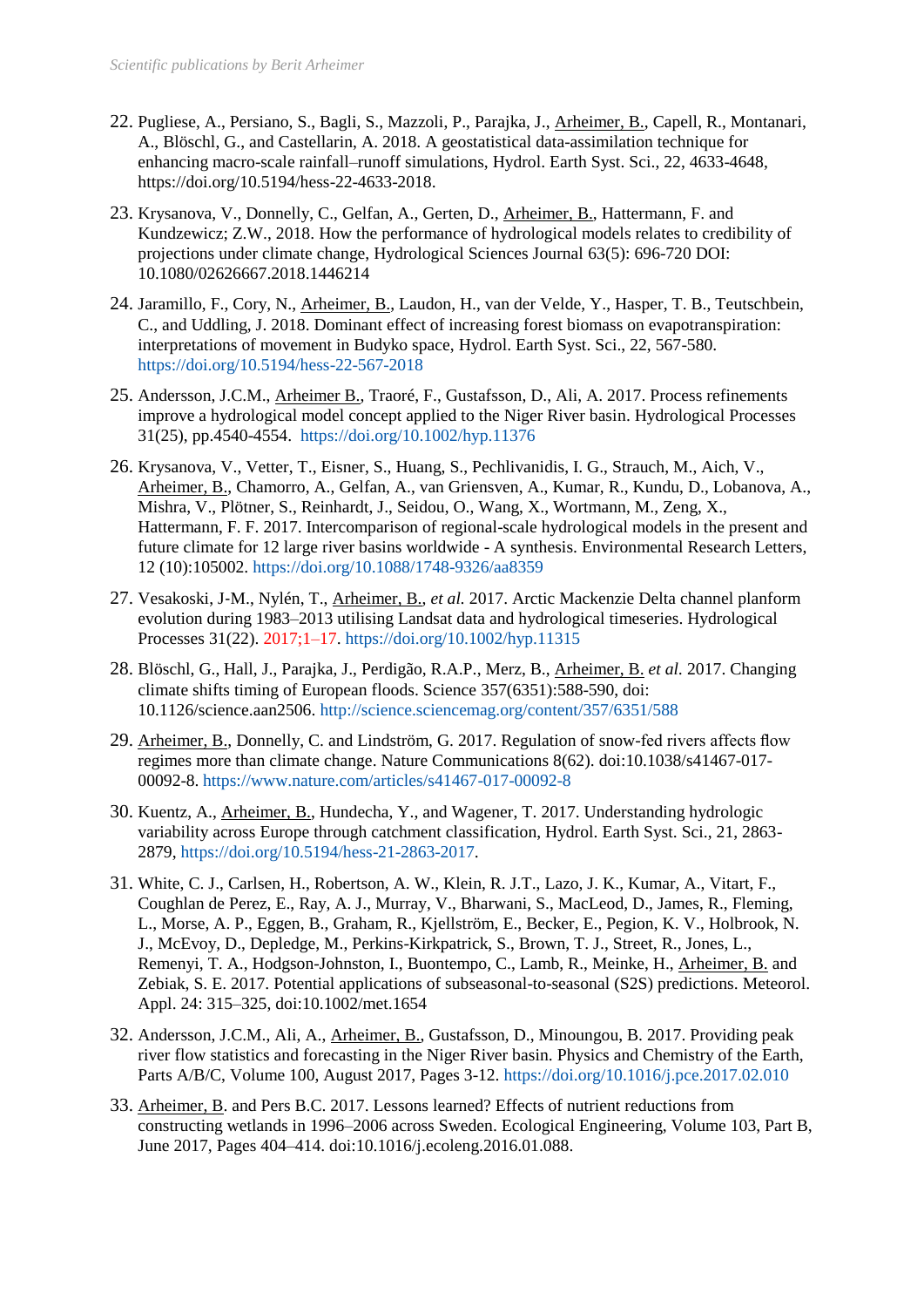- 34. Gosling, S. N., Zaherpour, J., Mount, N., Hattermann, F. F., Dankers, R., Arheimer, B., Breuer, L., Ding, J., Haddeland, I., Kumar, R., Kundu, D., Liu, J., Griensven, A. van, Veldkamp, T. I. E., Vetter, T., Wang, X. and Zhan, X. 2017. A comparison of changes in river runoff from multiple global and catchment-scale hydrological models under global warming scenarios of 1°C, 2°C and 3°C, Climatic Change 141(3):577–595. doi: 10.1007/s10584-016-1773-3
- 35. Pechlivanidis, I.G., Arheimer, B., Donnelly, C., Hundecha, Y., Huang, S., Aich, V., Samaniego, L., Eisner, S. and Shi, P. 2017. Analysis of hydrological extremes at different hydro-climatic regimes under present and future conditions. Climatic Change, 141(3):467–481 DOI 10.1007/s10584-016-1723-0
- 36. Gelfan, A., Gustafsson, D., Motovilov, Y., Arheimer, B., Kalugin, A., Krylenko, I. and Lavrenov, A. 2017. Climate change impact on the water regime of two great Arctic rivers: modeling and uncertainty issues. Climatic Change 141(3):499–515. DOI: 10.1007/s10584-016-1710-5
- 37. Nijzink, R., Hutton, C., Pechlivanidis, I., Capell, R., Arheimer, B., Freer, J., Han, D., Wagener, T., McGuire, K., Savenije, H., and Hrachowitz, M. 2016. The evolution of root-zone moisture capacities after deforestation: a step towards hydrological predictions under change? Hydrol. Earth Syst. Sci., 20, 4775-4799, doi:10.5194/hess-20-4775-2016.
- 38. Hutton, C., Wagener, T., Freer, J., Han, D., Duffy, C. and Arheimer, B. 2016. Most computational hydrology is not reproducible, so is it really science? Water Resour. Res.. 52(10):7548–7555. doi:10.1002/2016WR019285
- 39. Olsson, J., Arheimer, B., Borris, M., Donnelly, C., Foster, K., Nikulin, G., Persson, M., Perttu, A-M., Uvo, C.B., Viklander, M. and Yang, W. 2016. Hydrological Climate Change Impact Assessment at Small and Large Scales: Key Messages from Recent Progress in Sweden. Climate 4(3), 39; doi:10.3390/cli4030039
- 40. Hundecha, Y., Arheimer, B., Donnelly, C., Pechlivanidis, I. 2016. A regional parameter estimation scheme for a pan-European multi-basin model. Journal of Hydrology: Regional Studies, Volume 6, June 2016, Pages 90-111. doi:10.1016/j.ejrh.2016.04.002
- 41. Donnelly, C, Andersson, J.C.M. and Arheimer, B., 2016. Using flow signatures and catchment similarities to evaluate a multi-basin model (E-HYPE) across Europe. Hydr. Sciences Journal 61(2):255-273, doi: 10.1080/02626667.2015.1027710
- 42. Archfield, S.A., Clark, M., Arheimer, B., Hay, L.E., McMillan, H., Kiang, J.E., Seibert, J., Hakala, K., Bock, A., Wagener, T., Farmer, W.H., Andréassian, V., Attinger, S., Viglione, A., Knight, R., Markstrom, S. and Over, T. 2015. Accelerating advances in continental domain hydrologic modelling. Water Resources Research 51(12):10078–10091. doi:10.1002/2015WR017498
- 43. Pechlivanidis, I. G. and Arheimer, B. 2015. Large-scale hydrological modelling by using modified PUB recommendations: the India-HYPE case, Hydrol. Earth Syst. Sci., 19, 4559-4579, doi:10.5194/hess-19-4559-2015.
- 44. Andersson, J.C.M., Pechlivanidis, I.G., Gustafsson, D., Donnelly, C., and Arheimer, B. 2015. Key factors for improving large-scale hydrological model performance. *European Water 49:77-88.*
- 45. Arheimer, B., Nilsson, J. and Lindström, G. 2015. Experimenting with Coupled Hydro-Ecological Models to Explore Measure Plans and Water Quality Goals in a Semi-Enclosed Swedish Bay. Water 7(7):3906-3924. doi:10.3390/w7073906
- 46. Ceola, S., Arheimer, B., Baratti, E., Blöschl, G., Capell, R., Castellarin, A., Freer, J., Han, D., Hrachowitz, M., Hundecha, Y., Hutton, C., Lindström, G., Montanari, A., Nijzink, R., Parajka, J., Toth, E., Viglione, A., and Wagener, T., 2015: Virtual laboratories: new opportunities for collaborative water science, Hydrol. Earth Syst. Sci., 19:2101-2117, doi:10.5194/hess-19-2101- 2015.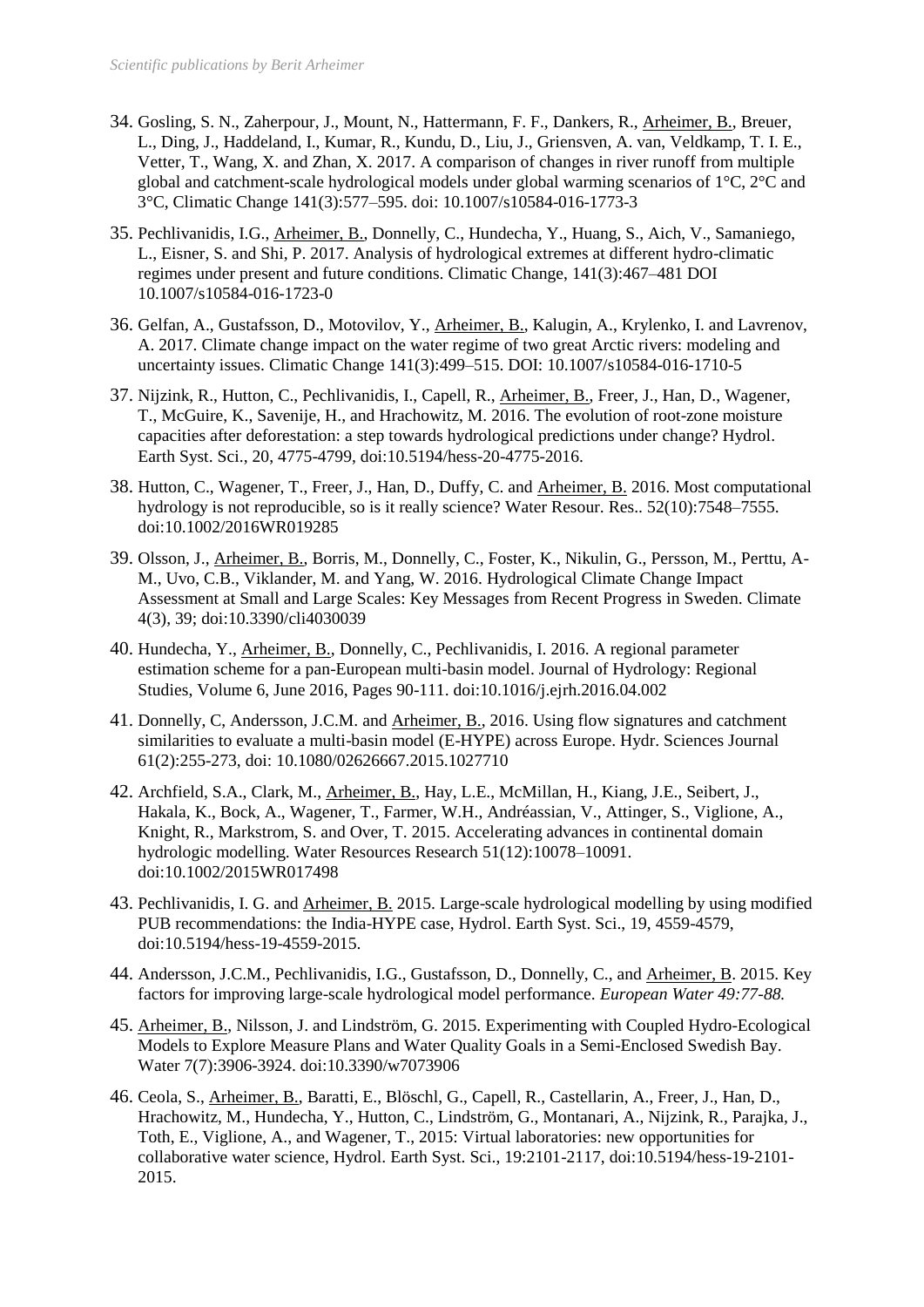- 47. Arheimer, B. and Lindström, G., 2015. Climate impact on floods: changes in high flows in Sweden in the past and the future (1911–2100), Hydrol. Earth Syst. Sci., 19:771-784, doi:10.5194/hess-19-771-2015.
- 48. Hall, J., Arheimer, B., Borga, M, Brázdil, R., Claps, P., Kiss, A., Kjeldsen, T.R., Kriaučiūnienė, J., Kundzewicz, Z., Lang, M., Llasat, M.C., Macdonald, N., McIntyre, N., Mediero, L., Merz, B., Merz, R., Molnar, P., Montanari, A., Neuhold, C., Parajka, J., Perdigão, R.A. P., Plavcová, L., Rogger, M., Salinas, J.L., Sauquet, E., Schär, C., Szolgay, J., Viglione, A., and Blöschl, G. 2014. Understanding Flood Regime Changes in Europe: A state of the art assessment, Hydrol. Earth Syst. Sci. (HESS), 18, 2735–2772 (doi:10.5194/hess-18-2735-2014)
- 49. Meier, M.H.E., Andersson, H.C., Arheimer, B., Donnelly, C., Eilola, K., Gustafsson, B.G., Kotwicki, L., Neset, T., Niiranen, S., Piwowarczyk, J., Savchuk, O.P., Schenk, F., Węsławski, J.M., and Zorita, E. 2014. Ensemble Modeling of the Baltic Sea Ecosystem to Provide Scenarios for Management. AMBIO 43(1): 37-48. Doi: 10.1007/s13280-013-0475-6
- 50. Hrachowitz, M., Savenije, H.H.G., Blöschl, G., McDonnell, J.J., Sivapalan, M., Pomeroy, J.W., Arheimer, B., Blume, T., Clark, M.P., Ehret, U., Fenicia, F., Freer, J.E., Gelfan, A., Gupta, H.V., Hughes, D.A., Hut, R.W., Montanari, A., Pande, S., Tetzlaff, D., Troch, P.A., Uhlenbrook, S., Wagener, T., Winsemius, H.C., Woods, R.A., Zehe, E. and Cudennec, C., 2013. A decade of Predictions in Ungauged Basins (PUB) - a review. *Hydrological Sciences Journal*, 58(6):1198- 1255, DOI:10.1080/02626667.2013.803183
- 51. Montanari, A., Young , Savenije, G., H., Hughes, D. , Wagener, T., Ren, L., Koutsoyiannis, D., Cudennec, C., Grimaldi, S., G. Bloeschl, G., Sivapalan, M., Beven, K., Gupta, H., Arheimer, B., Huang, Y., Schumann, A., Post, D., Srinivasan, V., Boegh, E., Hubert, P., Harman, C., Thompson, S., Rogger, M., Hipsey, M., Toth, E., Viglione, A., Di Baldassarre, G., Schaefli, B., McMillan, H., Schymanski, S.J., Characklis, G., Yu, B., Pang, Z., Belyaev, V., 2013. "Panta Rhei – Everything Flows": Change in hydrology and society – The IAHS Scientific Decade 2013-2022. *Hydrological Sciences Journal*, 58(6):1256-1275, doi:10.1080/02626667.2013.809088.
- 52. Meier, M. H. E., Andersson, H. C., Arheimer, B., Blenckner, T., Chubarenko, B., Donnelly, C., Eilola, K., Gustafsson, B. G., Hansson, A., Havenhand, J., Höglund, A., Kuznetsov, I., MacKenzie, B. R., Müller-Karulis, B., Neumann, T., Niiranen, S., Piwowarczyk, J., Raudsepp, U., Reckermann, M., Ruoho-Airola, T., Savchuk, O. P., Schenk, F., Schimanke, S., Väli, G., Weslawski, J.-M., and Zorita, E. 2012. Comparing reconstructed past variations and future projections of the Baltic Sea ecosystem — first results from multi-model ensemble simulations. *Environ. Res. Lett. 7* 034005 doi:10.1088/1748-9326/7/3/034005
- 53. Arheimer, B., Dahné J., and Donnelly, C. 2012. Climate change impact on riverine nutrient load and land-based remedial measures of the Baltic Sea Action Plan. *Ambio 41 (6):600-612.* doi: 10.1007/s13280-012-0323-0.
- 54. Arheimer, B., Dahné, J., Donnelly, C., Lindström, G. and Strömqvist, J. 2012. Water and nutrient simulations using the HYPE model for Sweden vs. the Baltic Sea basin – influence of input-data quality and scale. *Hydrology research 43(4):315-329.* DOI: 10.2166/nh.2012.010
- 55. Strömqvist, J., Arheimer, B., Dahné, J., Donnelly, C. and Lindström, G. 2012. Water and nutrient predictions in ungauged basins – Set-up and evaluation of a model at the national scale. *Hydrological Sciences Journal 57(2):229-247.* <https://doi.org/10.1080/02626667.2011.637497>
- 56. Reckermann M., Langner, J., Omstedt,A., von Storch, H., Keevallik, S., Schneider, B., Arheimer, B., Meier, H.E.M. and Hünicke, B. 2011. BALTEX—an interdisciplinary research network for the Baltic Sea region. *Environ. Res. Lett. 6(4):* [doi:10.1088/1748-9326/6/4/045205](http://dx.doi.org/10.1088/1748-9326/6/4/045205)
- 57. Alkan Olsson, J., Jonsson, A., Andersson, L., and **Arheimer, B.** 2011. A model supported participatory process: a socio-legal analysis of a bottom up implementation of the EU Water Framework Directive. *International J. of Agricultural Sustainability 9(2), 379-389.*
- 58. Arheimer, B., Lindström, G. and Olsson, J. 2011. A systematic review of sensitivities in the Swedish flood-forecasting system. *Atmospheric Research 100:275–284.*
- 59. Lindström, G., Pers, C.P., Rosberg, J., Strömqvist, J., and Arheimer, B. 2010. Development and test of the HYPE (Hydrological Predictions for the Environment) model – A water quality model for different spatial scales. *Hydrology Research 41.3-4:295-319.*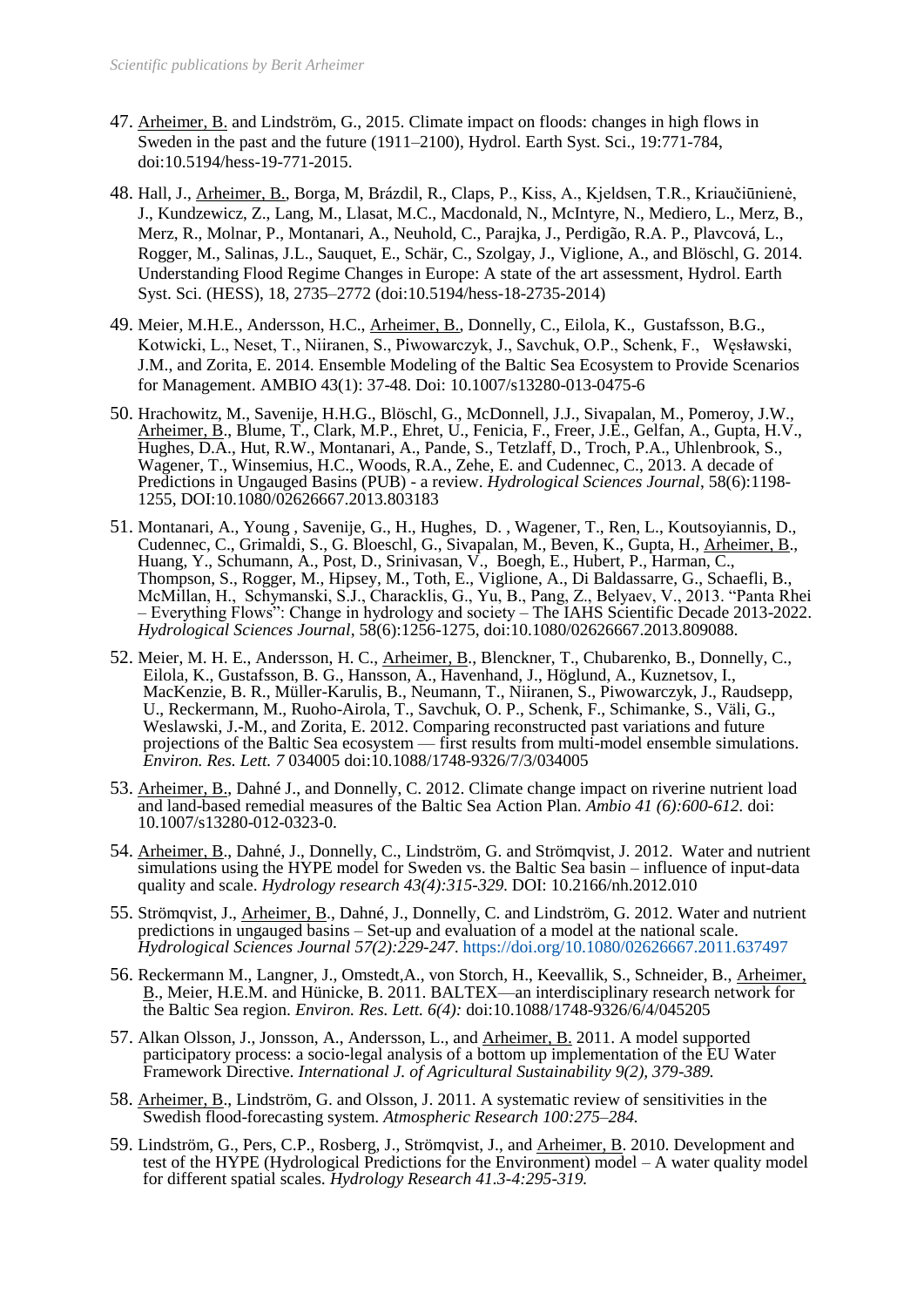- 60. Hejzlar J., Anthony S., Arheimer B., Behrendt H., Bouraoui F., Grizzetti B., Groenendijk P., Jeuken M. H. J. L., Johnsson H., Lo Porto A., Kronvang B., Panagopoulos Y., Siderius C., Silgram M., Venohr M. and Žaloudík J. 2009. Nitrogen and phosphorus retention in surface waters: an inter-comparison of predictions by catchment models of different complexity. *J. Environ. Monit., 11(3):584-593.*
- 61. Kronvang B., Behrendt H., Andersen H. E., Arheimer B., Barr A., Borgvang S. A., Bouraoui F., Granlund K., Grizzetti B., Groenendijk P., Schwaiger E., Hejzlar J., Hoffman L., Johnsson H., Panagopoulos Y., Lo Porto A., Reisser H., Schoumans O., Anthony S., Silgram M., Venohr M. and Larsen S. E. 2009. Ensemble modelling of nutrient loads and nutrient load partitioning in 17 European catchments. *J. Environ. Monit., 11(3):572-583.*
- 62. Schoumans O., Silgram M., Groenendijk P., Bouraoui F., Andersen H.E., Krongvang B., Behrendt H., Arheimer B., Johnsson H., Panagopoulos Y., Mimikou M., Lo Porto A., Reisser H., Le Gall G., Barr A., Anthony S.G., 2009. Description of nine nutrient loss models: capabilities and suitability based on their characteristics. *J. Environ. Monit., 11(3):506-514.*
- 63. Schoumans O.F., Silgram M., Walvoort D.J.J., Groenendijk P., Bouraoui F., Andersen H.E., Lo Porto A., Reisser H., Le Gall G., Anthony S., Arheimer B., Johnsson H., Panagopoulos Y., Mimikou M., Zweynert U., Behrendt H., Barr A. 2009. Evaluation of the difference of eight model applications to assess diffuse annual nutrient losses from agricultural land. *J. Environ. Monit., 11(3):540-553.*
- 64. Silgram M., Anthony S.G., Collins A.L., Strömqvist J., Bouraoui F., Schoumans O., Lo Porto A., Groenendijk P., Arheimer B., Mimikou M. and Johnsson H., 2009. Evaluation of diffuse pollution model applications in EUROHARP catchments with limited data. *J. Environ. Monit.,11(3):554-572.*
- 65. Silgram M., Schoumans O. F., Walvoort D.J.J., Anthony S.G., Groenendijk P., Strömqvist J., Bouraoui F., Arheimer B., Kapetanaki M., Lo Porto A. and Mårtensson K. 2009. Subannual models for catchment management: evaluating model performance on three European catchments. *J. Environ. Monit., 11(3):526-539.*
- 66. Andersson, L., Alkan-Olsson, J. Arheimer, B. and Johnsson, A. 2008. Use of participatory scenario modelling as platforms in stakeholder dialogues. HELP special edition. *Water SA* 34(4):439-447.
- 67. Arheimer, B., Andersson, L., Alkan-Olsson, J. and Jonsson, A. 2007. Using catchment models for establishment of measure plans according to the WFD. *Water Science and Technology 56(1):21- 28.*
- 68.Jonsson, A., Andersson, L., Alkan-Olsson¸ J., Arheimer, B. 2007. How participatory can participatory modeling be? A discussion of the degree of influence of stakeholder and expert perspectives in six dimensions of participatory modeling. *Water Science and Technology 56(1):207-214.*
- 69.Verthoeven, J.T.A., Arheimer, B., Yin, C., Hefting, M.M. 2006. Regional and global concerns over wetlands and water quality. *Trends in Ecology and Evolution 21(2):96-103*.
- 70. Jöborn, A., Danielsson, I., Arheimer, B., Jonsson, A., Larsson, M.H., Lundqvist, L.J., Löwgren, M. and Tonderski, K. 2005. Integrated water management for eutrophication control: public participation, pricing policy, and catchment modelling. *Ambio 34(7):482-488.*
- 71. Andersson, L. Rosberg, J., Pers, B.C., Olsson, J. and Arheimer, B. 2005. Estimating catchment nutrient flow with the HBV-NP model: sensitivity to input data. *Ambio 34(7)521-532.* https://doi.org/10.1579/0044-7447-34.7.521
- 72. Arheimer, B., Andréasson, J., Fogelberg, S., Johnsson, H., Pers, C.B. and Persson, K. 2005. Climate change impact on water quality: model results from southern Sweden. *Ambio 34(7):559- 566.* https://doi.org/10.1579/0044-7447-34.7.559
- 73. Arheimer, B., Löwgren, M., Pers, B.C. and Rosberg, J. 2005. Integrated catchment modeling for nutrient reduction: scenarios showing impacts, potential and cost of measures. *Ambio 34(7):513- 520.* https://doi.org/10.1579/0044-7447-34.7.513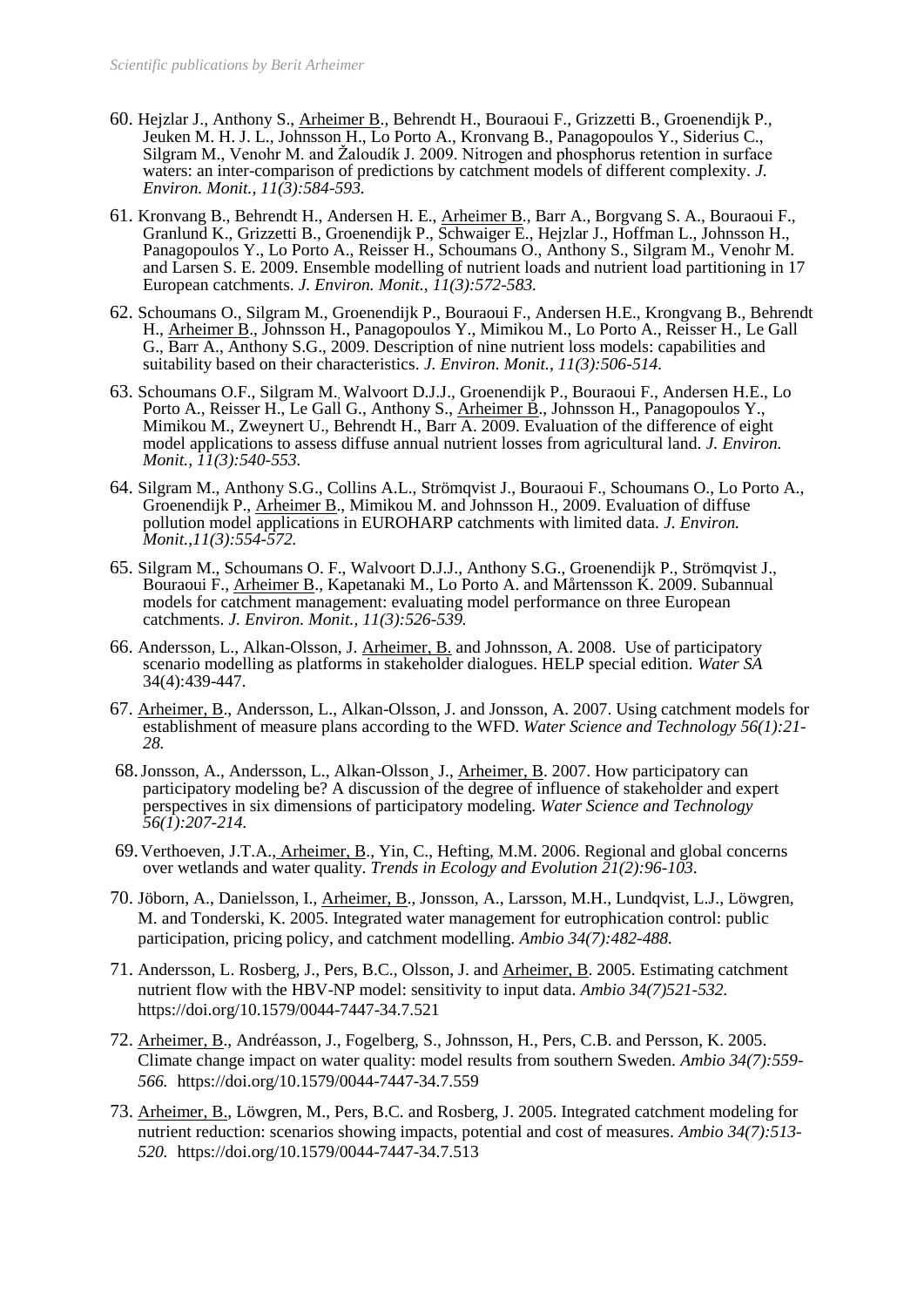- 74. Lindström, G., Rosberg, J. and Arheimer, B. 2005. Parameter Precision in the HBV-NP Model and Impacts on Nitrogen Scenario Simulations in the Rönneä River, Southern Sweden. *Ambio 34(7): 533-537.*https://doi.org/10.1579/0044-7447-34.7.533
- 75. Tonderski, K., Arheimer, B. and Pers, B.C. 2005. Measured and modeled effect of constructed wetlands on phosphorus transport in South Sweden. *Ambio 34(7): 544-551.*
- 76. Venohr, M., Donohue, I., Fogelberg, S., Arheimer, B., Irvine, K. and Behrendt, H. 2005. Nitrogen retention in a river system and the effects of river morphology and lakes*. Water Science and Technology, 51(3-4):19-29.*
- 77. Arheimer,B., Andersson , L., Larsson , M., Lindström, G., Olsson , J., Pers B.C., 2004. Modelling diffuse nutrient flow in eutrophication control scenarios. *Water Science and Technology 49(3):37-45.*
- 78. Arheimer, B., Torstensson, G. and Wittgren, H.B., 2004. Landscape planning to reduce coastal eutrophication: Constructed Wetlands and Agricultural Practices. *Landscape and Urban Planning 67(1-4):205-215*.
- 79. Andersson, L. and Arheimer, B., 2003. Modelling of human and climatic impact on nitrogen load in a Swedish river 1885-1994. *Hydrobiologia 497(1-3):63-77*.
- 80. Arheimer, B., 2003. Handling scales when estimating Swedish nitrogen contribution from various sources to the Baltic Sea. *Landschap 20(2):81-90.*
- 81. Arheimer, B. and Wittgren, H.B., 2002. Modelling Nitrogen Retention in Potential Wetlands at the Catchment Scale. *Ecological Engineering 19(1):63-80.*
- 82. Andersson, L. and Arheimer, B., 2001. Consequences of changed wetness on riverine nitrogen human impact on retention *vs.* natural climatic variability. *Regional Environmental Change 2:93- 105.*
- 83. Pettersson, A., Arheimer, B. and Johansson, B., 2001. Nitrogen concentrations simulated with HBV-N: new response function and calibration strategy. *Nordic Hydrology 32(3):227-248.*
- 84. Arheimer, B. and Brandt, M., 2000. Watershed modelling of non-point nitrogen pollution from arable land to the Swedish coast in 1985 and 1994. *Ecological Engineering 14:389-404.*
- 85. Arheimer, B. and Lidén, R., 2000. Nitrogen and phosphorus concentrations from agricultural catchments - influence of spatial and temporal variables. *Journal of Hydrology 227:140-159.*
- 86. Marmefelt, E., Arheimer, B. and Langner, J., 1998. An integrated biogeochemical model system for the Baltic Sea. *Hydrobiologia 393:45-56.*
- 87. Arheimer, B. and Brandt, M., 1998. Modelling nitrogen transport and retention in the catchments of southern Sweden. *Ambio 27(6):471-480*.
- 88. Arheimer, B., Andersson, L. and Lepistö, A., 1996. Variations of nitrogen concentrations in forest streams - influences of flow, seasonality and catchment characteristics. *Journal of Hydrology 179:281-304.*
- 89. Wittgren, H. B. and Arheimer, B., 1996. Source apportionment of riverine nitrogen transport based on catchment modelling. *Water Science and Technology 33(4-5):109-115*.
- 90. Lepistö, A., Andersson, L., Arheimer, B. and Sundblad, K., 1995. Influence of catchment characteristics, forestry activities and deposition on nitrogen export from small forested catchments. *Water, Air and Soil Pollution 84:81-102*.
- 91. Arheimer, B. and Wittgren, H. B., 1994. Modelling the effects of wetlands on regional nitrogen transport. *Ambio 23(6):378-386*.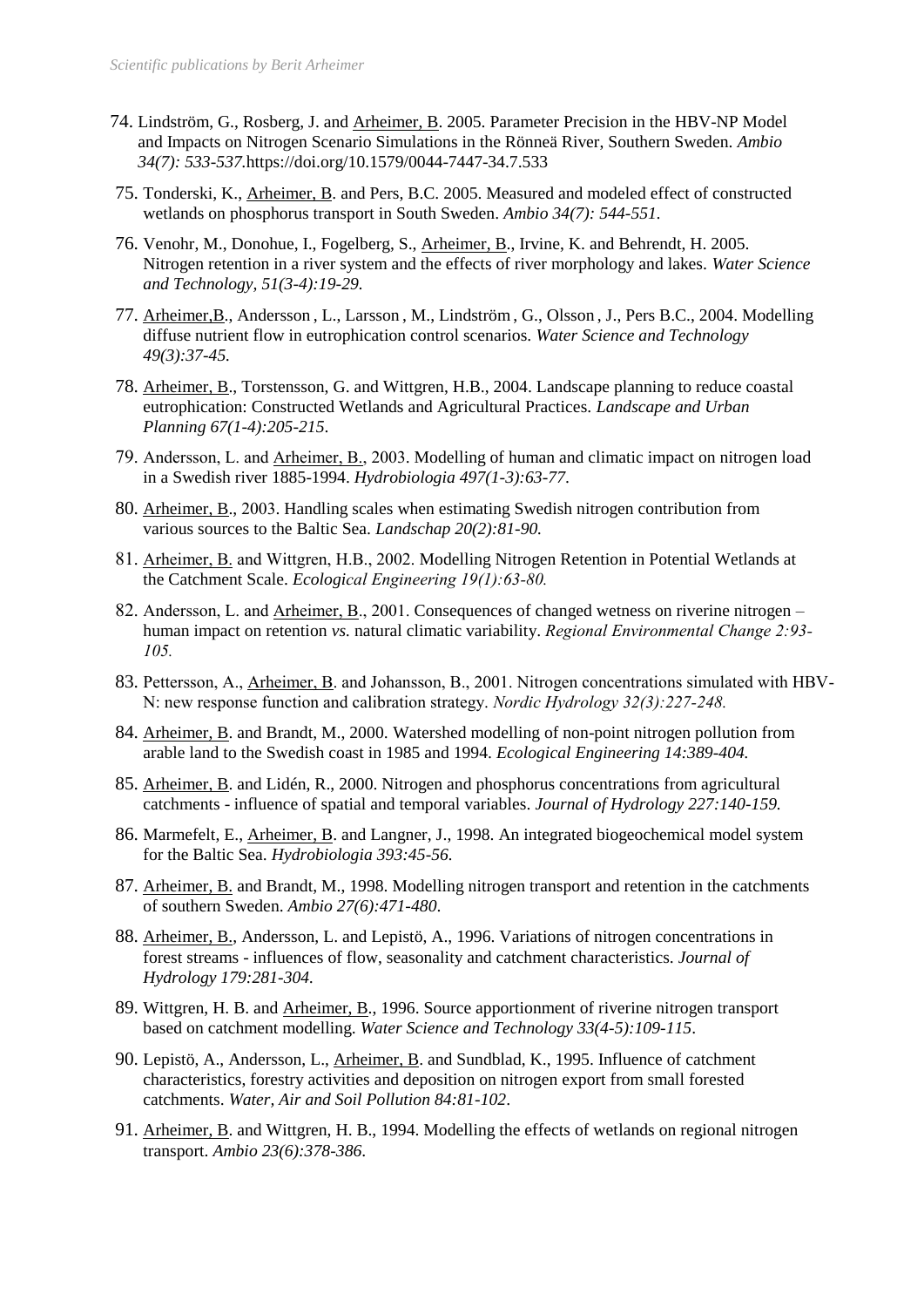# *Books*

- 1. Arheimer, B., Collins, A., Elango, L., Krysanova, V., Meybeck, M., Stone, M. (Eds), 2013. *Understanding fresh-water quality problems in a changing world.* IAHS publication 361, ISSN 0144-7815, p. 371.
- 2. Arheimer, B. and Lindström, L. 2013. Implementing the EU Water Framework Directive in Sweden. Chapter 11.20 in: Bloeschl, G., Sivapalan, M., Wagener, T., Viglione, A. and Savenije, H. (Eds). *Runoff Predictions in Ungauged Basins – Synthesis across Processes, Places and Scales.* Cambridge University Press, Cambridge, UK. (p. 465) pp. 353-359.
- 3. Arheimer, B., 1998. Riverine Nitrogen analysis and modelling under Nordic conditions. Kanaltryckeriet, Motala. pp. 200.

## *Reports and Proceedings (peer-reviewed)*

- 1. Arheimer, B. and the Hydrological Research unit, 2018. Experience from using ensemble methods in climate and water services. In: Ensemble Methods: Nowcasting to Climate Change - Abstracts of the Bureau of Meteorology Annual R&D Workshop, 26th November to 30th November 2018, Melbourne, Australia Keith Day, Michael Naughton, Saima Aijaz, Surendra Rauniyar, Grant Smith, Carlos Velasco-Forero and Meelis Zidikheri (editors). Australian Bureau of Meteorology Research Report No. 030, November 2018, pp123-127. <http://www.bom.gov.au/research/publications/researchreports/BRR-030.pdf>
- 2. Andersson, J., Arheimer, B. and N. Hjerdt, 2016. Combine and Share Essential Knowledge for Sustainable Water Management, The Solutions Journal, Volume 7, Issue 3, May 2016, Pages 30- 32 [\(https://www.thesolutionsjournal.com/article/combine-share-essential-knowledge-sustainable](https://www.thesolutionsjournal.com/article/combine-share-essential-knowledge-sustainable-water-management/)[water-management/\)](https://www.thesolutionsjournal.com/article/combine-share-essential-knowledge-sustainable-water-management/)
- 3. Andersson, J.C.M., Ali, A., Arheimer, B., Gustafsson, D., Minoungou, B. 2015. Providing infrastructure design variables and flood forecasting in the Niger River basin, in Proceedings of the 16th WaterNet/WARFSA/GWP-SA Symposium "Infrastructural Planning for Water Security in Eastern and Southern Africa", 28–30 October 2015, Pointe Aux Piments, Mauritius.
- 4. Hall, J., Arheimer, B., Aronica, G. T., Bilibashi, A., Boháˇc, M., Bonacci, O., Borga, M., Burlando, P., Castellarin, A. *et al. (in total 43 authors)*, 2015. A European Flood Database: facilitating comprehensive flood research beyond administrative boundaries. Proc. IAHS, 370: 89–95, proc-iahs.net/370/89/2015/, doi:10.5194/piahs-370-89-2015.
- 5. Pechlivanidis, I. G. and Arheimer, B., 2015. Large-scale hydrological modelling by using modified PUB recommendations: the India-HYPE case, Hydrol. Earth Syst. Sci. Discuss., 12, 2885-2944, doi:10.5194/hessd-12-2885-2015.
- 6. Andersson, J.C.M.; Ali, A.; Arheimer, B.; Traoré F. 2015. Strengthening resilience through collaborative research and open information. Poster presented at the World Water Week conference in Stockholm, Sweden, 23-28 August 2015. Available online at http://poster.worldwaterweek.org/Default.aspx?s=E3-32-26-82-95-BA-7F-76-44-BC-FC-75-C9- 20-85-59.
- 7. Andersson, J.C.M.; Andersson, L.; Arheimer, B.; Bosshard, T.; Graham, L.P.; Nikulin, G.; Kjellström E. 2014. Experience from Assessments of Climate Change Effects on the Water Cycle in Africa, in Proceedings of the 15th WaterNet/WARFSA/GWP-SA Symposium "IWRM for harnessing socio-economic development in Eastern and Southern Africa", 29–31 October 2014, Lilongwe, Malawi. Available under http://www.waternetonline.org/downloads/proceedings -> 15th symposium -> Hydrology for Oral Presenations.
- 8. Andersson, J.C.M.; Ali, A.; Arheimer, B.; Traoré F. 2014. Niger-HYPE: How may climate change affect floods and droughts in the Niger River basin? / Comment le changement climatique pourrait affecter les inondations et sécheresses dans le bassin du fleuve Niger?, Paper no. 2. in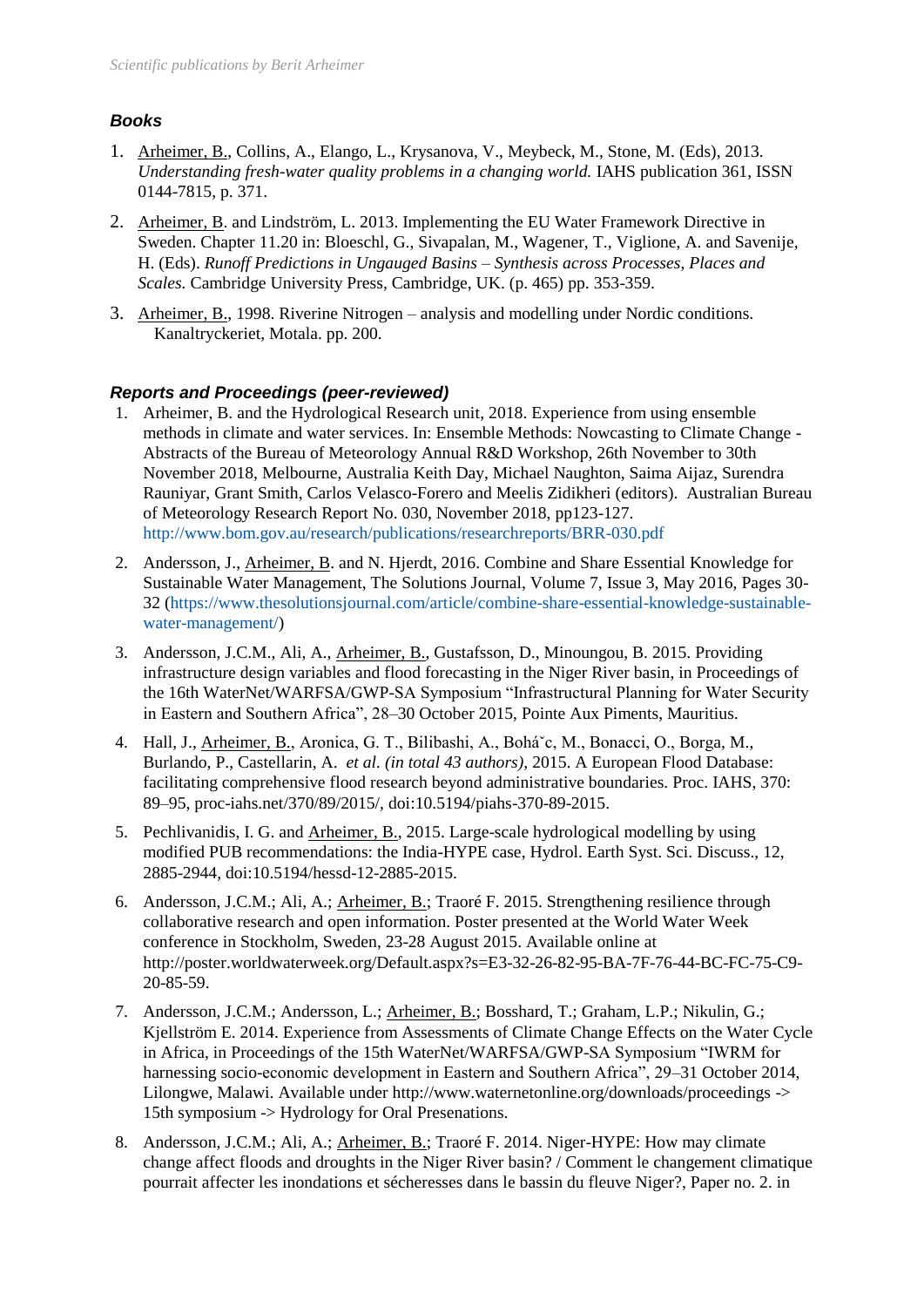van Lanen H.A.J.; Demuth, S.; van der Heijden, A. (eds.) Poster proceedings of the 7th Global FRIEND-Water conference "Hydrology in a Changing World: Environmental and Human Dimensions", held in Montpellier, France, 7-10 October 2014. Wageningen University, Wageningen and UNESCO, Paris.

- 9. Arheimer, B. and Lindström, G. 2014. Electricity vs Ecosystems understanding and predicting hydropower impact on Swedish river flow. Evolving Water Resources Systems: Understanding, Predicting and Managing Water–Society Interactions. Proceedings of ICWRS2014, Bologna, Italy, June 2014; IAHS Publ. 364:313-319.
- 10. Pechlivanidis, I.G., Bosshard, T., Spångmyr, H., Lindström, G., Gustafsson, D., and Arheimer, B., 2014, Uncertainty in the Swedish Operational Hydrological Forecasting Systems. ASCE proceedings: Vulnerability, Uncertainty, and Risk. pp. 253-262. doi: 10.1061/9780784413609.026
- 11. Arheimer, B., Olsson, J. and Strömbäck, L. 2013. Dissemination and end-user interactions of climate change impact on water resources. *VATTEN – Journal of Water Management and Research 69:193–199.*
- 12. Arheimer, B., Donnelly, C. and Strömqvist, J. 2013. Large-scale effects of climate change on water resources in Sweden and Europe. *VATTEN – Journal of Water Management and Research 69:201–207.*
- 13. Andersson, L., Arheimer, B., Gustafsson, D., Lexén, K. and Glaumann, K. 2013. Potentials for numerical models in water management – recommendations for local water management with stakeholder involvement. *VATTEN – Journal of Water Management and Research 69:163–171.*
- 14. Hipsey, M.R. and Arheimer, B., 2013. Challenges for water-quality research in the new IAHS decade on hydrology under societal and environmental change. *IAHS Publ. 361:17-29.*
- 15. Donnelly, C., Arheimer, B., Capell, R., Dahné, J., and Strömqvist, J. 2013. Regional overview of nutrient load in Europe – challenges when using a large-scale model approach, E-HYPE. *IAHS Publ. 361:49-58*.
- 16. Donnelly, C., Arheimer, B., Bosshard, T. and Pechlivanidis, I. 2013. Uncertainties beyond ensembles and parameters – experiences of impact assessments using the HYPE model at various scales. Proceedings ImpactsWorld 2013. International Conference on Climate Change Effects, Potsdam, May 2013
- 17. Andersson, J.C.M., Pechlivanidis, I.G., Gustafsson, D., Donnelly, C., and Arheimer, B. 2013. Key Factors for Improving Large-scale Hydrological Model Performance. Proceedings of the 13th International Conference on Environmental Science and Technology, Athens, Greece. Paper no. CEST13\_0753.
- 18. Hjerdt N., Arheimer B., Lindström G., Westman Y., Falkenroth E., Hultman M. 2011. Going Public with Advanced Simulations. In: Hřebíček J., Schimak G., Denzer R. (eds) Environmental Software Systems. Frameworks of eEnvironment. ISESS 2011. IFIP Advances in Information and Communication Technology, vol 359. Springer, Berlin, Heidelberg.
- 19. Arheimer, B., Wallman, P., Donnelly, C., Nyström, K. and Pers, C. 2011. E-HypeWeb: Service for Water and Climate Information – and Future Hydrological Collaboration across Europe? In: J. Hřebíček, G. Schimak, and R. Denzer (Eds.): ISESS 2011, IFIP AICT 359: 657–666.
- 20. Donnelly, C., Strömqvist, J. and Arheimer, B. 2011. Modelling climate change effects on nutrient discharges from the Baltic Sea catchment: processes and results. *IAHS Publ. 348:1-6.*
- 21. Arheimer, B., Dahné, J., Lindström, G. Marklund, L. and Strömqvist, J. 2011. Multi-variable evaluation of an integrated model system covering Sweden (S-HYPE). *IAHS Publ. 345:145-150.*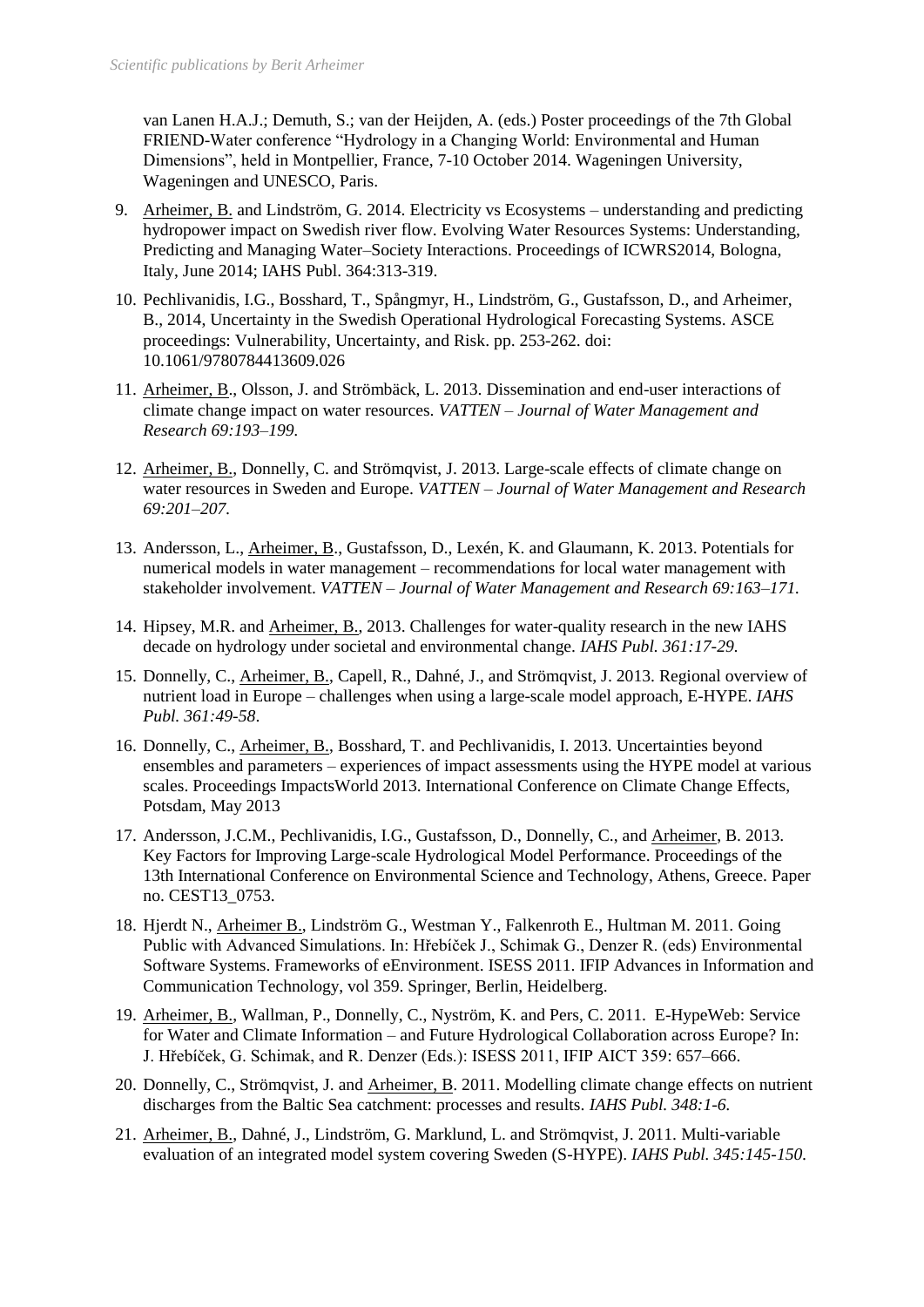- 22. Donnelly, C., Dahné, J., Strömqvist and Arheimer, B. 2010. Modelling Tools: From Sweden to Pan-European Scales for European WFD Data Requirements. Proceedings BALWOIS conference on Water Informaion and Observation Systems, May 2010, Macedonia.
- 23. Donnelly, C., Dahné. J., Rosberg, J., Strömqvist, J., Yang, W. and Arheimer, B. 2010. Highresolution, large-scale hydrological modelling tools for Europe. *IAHS Publ. 340:553-561.*
- 24. Brandt, M., Arheimer, B., Gustavsson, H., Pers, C., Rosberg, J., Sundström, M., Thorén, A-K., 2009. Uppföljning av effekten av anlagda våtmarker i jordbrukslandskapet på belastning av kväve och forsfor. *Naturvårdsverket, Rapport 6309*, Okt. 2009. pp.59. *(in Swedish)*
- 25. Donnelly, C., Dahné, J., Lindström, G., Rosberg, J., Strömqvist, J., Pers, C., Yang, W. and Arheimer, B. 2009. An evaluation of multi-basin hydrological modelling for predictions in ungauged basins. *IAHS publ. 333:112-120.*
- 26. Strömqvist, J., Dahné, J., Donnelly, C., Lindström, G., Rosberg, J., Pers, C., Yang, W., and Arheimer, B. 2009. Using recently developed global data sets for hydrological predictions. *IAHS publ. 333:121-127.*
- 27. Arheimer, B., Lindström, G., Pers, C., Rosberg, J. and Strömqvist, J. 2008. Development and test of a new Swedish water quality model for small-scale and large-scale applications. XXV Nordic Hydrological Conference, Reykjavik, August 11-13, 2008. *NHP Report No. 50, pp. 483-492.*
- 28. Andersson, L., Alkan Olsson, J, Arheimer, B, and Jonsson, A. 2007. Use of participatory scenario modelling as a platform in stakeholder dialogues. CD of Proceedings. HELP Southern Symposium, Johannesburg, 2007.
- 29. Arheimer, B. and Pers, C. 2007. Kväveretention i svenska sjöar och vattendrag betydelse för utsläpp från reningsverk. *SMHI hydrologi Nr. 107.*
- 30. Rosberg, J. and Arheimer, B. 2007. Modelling climate change impact on phosphorus load in Swedish rivers. In: *Water Quality and Sediment Behaviour of the Future: Predictions for the 21st Century, IAHS Publ.314:90-97.*
- 31. Brandt, M., Arheimer, B., and Andersson, L. 2007. Catchment modeling for quantification of Swedish nutrient transport to the sea and effects of measures, In: *Reducing the Vulnerability of Societies to Water Related Risks at the Basin Scale, IAHS publ. 317:84-89.*
- 32. Arheimer, B. 2006. Evaluation of water quantity and quality modelling in ungauged European basins. In: *Prediction in Ungauged Basins: Promises and Progress. IAHS Publ. 303:99-107*.
- 33. Arheimer, B., Andersson, L., Alkan-Olsson, J. and Jonsson, A. 2006. Using catchment models for establishment of remedy plans according to the WFD. *International Water Association (IWA), Proceeding of Diffuse Pollution Conference, Dipcon, 18-21 Sept., 2006, Istanbul. CD of Proceedings.*
- 34. Jonsson, A., Andersson, L., Alkan-Olsson¸ J., Arheimer, B. 2006. How participatory can participatory modeling be? A discussion of the degree of influence of stakeholder and expert perspectives in six dimensions of participatory modeling. *International Water Association (IWA), Proceeding of Diffuse Pollution Conference, Dipcon, 18-21 Sept., 2006, Istanbul. CD of Proceedings.*
- 35. Pers, C., Lindström, G., Rosberg, J., Arheimer, B. and Andersson, L.. 2006. Development of a new distributed hydrological model for large-scale and small-scale applications, In: *Proceedings of the XXIV Nordic Hydrological Conference 2006, Eds: J.C. Refsgaard and A.L. Höjberg, NHP Report No. 49, 307-314.*
- 36. Andersson, L., Jonsson, A., Alkan Olsson, J. and Arheimer, B. 2006. Participatory Modelling as a Tool for Stakeholder Involvement in Water Resource Management. NORDIC WATER 2006, NHC 2006, *Proceedings of the XXIV Nordic Hydrological Conference "Experiences and*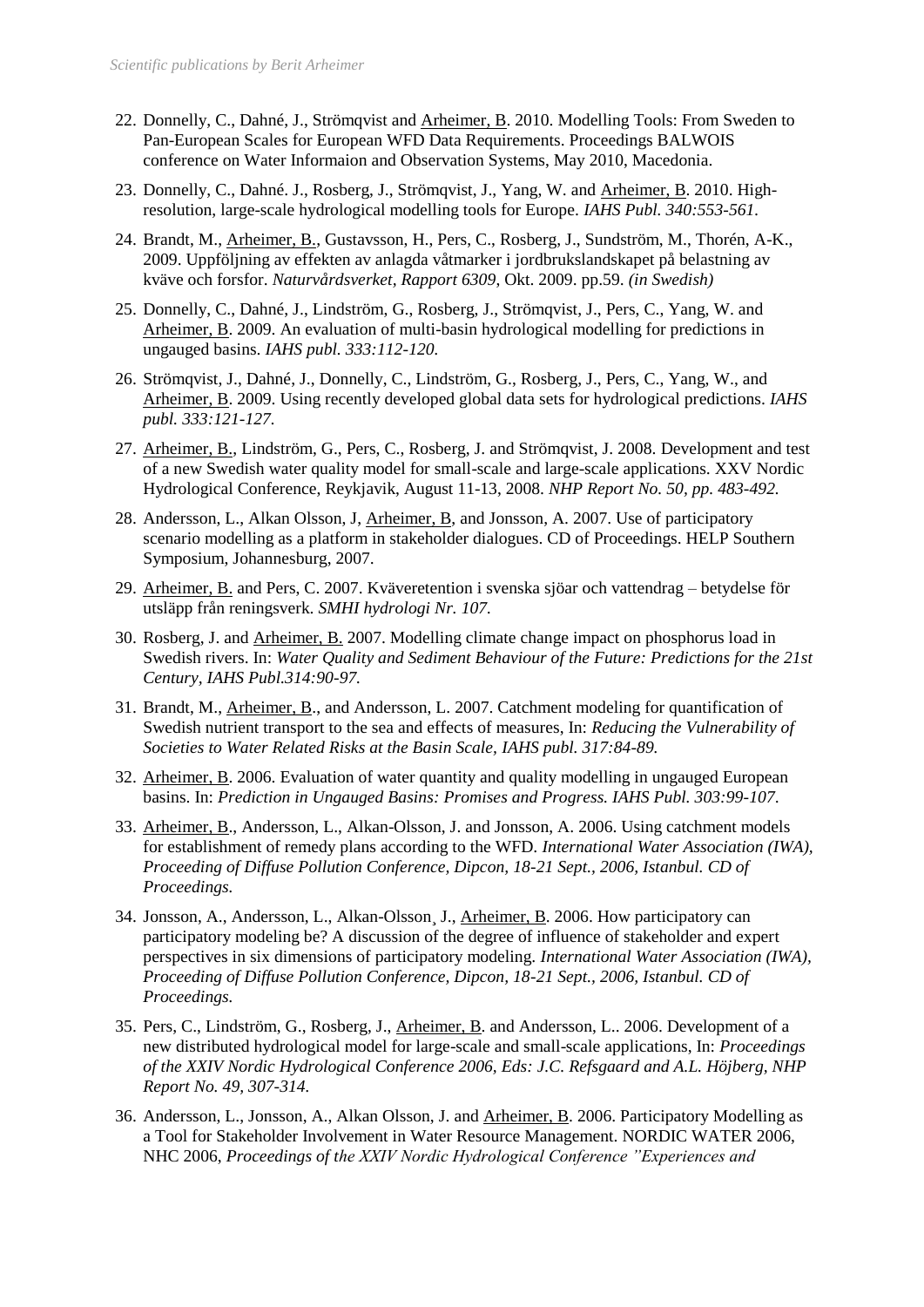*Challenges in Implementation of the EU Water Framework Directive" Copenhagen, 6 - 9 August 2006*.

- 37. Jöborn, A., Danielsson, I., Arheimer, B., Jonsson, A., Larsson, M.H., Lundqvist, L.J., Löwgren, M. and Tonderski, K. 2005. Integrated water management for eutrophication control: public participation, pricing policy, and catchment modelling. *Ambio 34(7):482-488.*
- 38. Kronvang, B., Hejzlar, J., Boers, P., Jensen, J.P., Arheimer, B., Venohr, M., Hoffmann, C.C. and Nielsen, C.B. 2005. EuroHarp NUTRET: A tool to support nutrient retention calculations in river basins. EuroHarp Newsletter No. 4. pp. 3. (EVK1-CT-2001-00096)
- 39. Beldring, S., Arheimer, B., Jónsdóttir, J.F. and Vehviläinen, B. 2005. Experiences from predictions in ungauged basins (PUB) in the Nordic countries. Norwegian water resources and Energy Directorate (NVE), *NVE Report No.1:2005*, Oslo.
- 40. Olsson, J., Scholten, H., Arheimer, B., and Andersson, L. 2004. Quality assurance support tool for catchment-based modelling: a test on the HBV-NP model for eutrophication assessment, Proceedings of 8th International Conference on Diffuse/Nonpoint Pollution, 24-29 October, Kyoto, Japan, pp. 241-248.
- 41. Arheimer, B. and Fogelberg, S. 2004. Modelling daily water flow in the EUROHARP catchments. EuroHarp Newsletter No. 3. pp 7. (EVK1-CT-2001-00096)
- 42. Fogelberg, S., Arheimer, B., Venohr, M. and Behrendt, H., 2004. Comparision of the HBV-N and MONERIS in Sweden and Germany. EuroHarp Newsletter No. 3. pp.5-6. (EVK1-CT-2001- 00096)
- 43. Arheimer, B., 2004. Modelling Riverine Nutrient Input to the Baltic Sea and Water Quality Measures in Sweden. In: Isemer, H-J. (Ed) Proceedings of the 4<sup>th</sup> study conference on BALTEX, Gudhjem, Bornholm, 24-28 May 2004. International BALTEX secretariat, Publ. No.29, p.186- 187.
- 44. Beldring, S., Arheimer, B., Finndís Jónsdóttir, J. and Vehviläinen, B. 2004. Prediction in ungauged basins experience from the Nordic countries. In: Järvet, Ä (Ed.) Proceedings of XXIII Nordic Hydrologic Conference, Tallin, 8-12 Aug. 2004. *Nordic Hydrological Programme Reports 48:51-60*, Tartu.
- 45. Fogelberg, S., Arheimer, B., Venohr, M. and Behrendt, H., 2004. Catchment Modelling of Nitrogen Flow with two Different Conceptual Models. In: Järvet, Ä (Ed.) Proceedings of XXIII Nordic Hydrologic Conference, Tallin, 8-12 Aug. 2004*. Nordic Hydrological Programme Reports 48:149-158*, Tartu.
- 46. Arheimer, B. and Fogelberg, S. 2004. HBV modelling in several European countries. In: Järvet, Ä (Ed.) Proceedings of XXIII Nordic Hydrologic Conference, Tallin, 8-12 Aug. 2004. *Nordic Hydrological Programme Reports 48:551-557*, Tartu.
- 47. Arheimer, B., J. Andréasson, S. Fogelberg, H. Johnsson, K. Mårtensson, C. Pers, K. Persson and J. Rosberg, 2004. Climate change impact on water quality - model results from southern Sweden, Proc. of Regional-scale Climate Modelling Workshop, 29 mars - 2 April, 2004 in Lund, *Lund Reports in Physical Geography*, Lund University.
- 48. Andersson, L., Arheimer, B., Larsson, M., Lindström, G., Olsson, J., Pers, C., Rosberg, J., Tonderski, K. And Ulén, B., 2003. Integrated modelling of phosphorus fluxes at the catchment scale. In: Bruen, M. (Ed.) Proceedings of  $7<sup>th</sup>$  International Specialised Conference on Diffuse Pollution and Basin Management. International Water Association (IWA). 17-22 Aug., Dublin, pp. 10:85-90.
- 49. Andersen, H.E., Anthony, S., Arheimer, B., Barr, A., Behrendt, H., Bouraoui, F., Ejhed, H., Groenendijk, P., Jeuken, M., Johnsson, H., Kronvang, B., LeGall, G., Murdoch, A., Lo Porto, A., Price, L., Schoumans, O., Silgram, M., Smit, R., Varanou, E. and Zweynert, U. In: Shoumans, O. and Silgram, M. (Eds.), 2003. Review and literature evaluation of quantification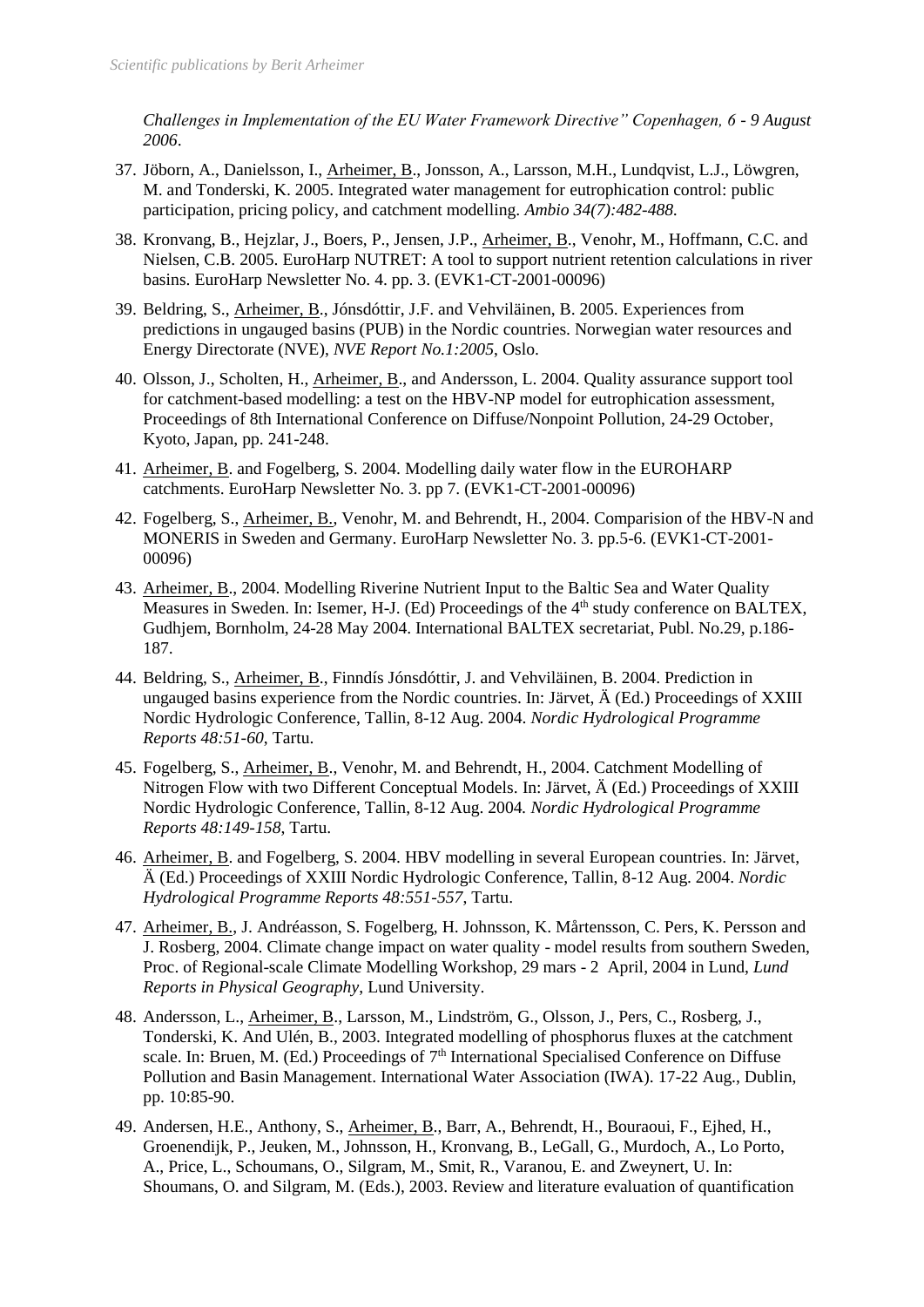tools of nutrient losses. Norweigan institute for water research (NIVA), EUROHARP Report No. 1., Oslo. 120 p.

- 50. Venohr, M., Donhue, I., Fogelberg, S., Arheimer, B., Irvine, K., and Berehndt, H., 2003. Nitrogen retention in a river system under consideration of the river morphology and occurence of lakes. In: Bruen, M. (Ed.) Proceedings of  $7<sup>th</sup>$  International Specialised Conference on Diffuse Pollution and Basin Management. International Water Association (IWA). 17-22 Aug., Dublin, pp. 1:61-67.
- 51. Arheimer, B. and Olsson, J., 2003. Integration and Coupling of Hydrological Models with Water Quality Models: Applications in Europe. *World Meteorological Organisation, WMO Technical reports in hydrology and water resources, No.75. WMO/TD-No.1174. Geneva.*
- 52. Olsson, J., Andersson, L., Arheimer, B., Lindström, G., Pers, B.C., and J. Rosberg. 2003. A phosphorus transport model for scenario-based eutrophication assessment in catchments, Proceedings of International Union of Geodesy and Geophysics 2003 General Assembly, June 30-July 11, Sapporo, Japan, B.344.
- 53. Andersson, L., Arheimer, B., Larsson, M., Olsson, J., Pers, B.C., Rosberg, J., Tonderski, K., and B. Ulén. 2003. HBV-P: a catchment model for phosphorus transport, Proceedings of Quantifying the Agricultural Contribution to Eutrophication, COST 832 Final Meeting, 31 July - 2 August, Cambridge, U.K., 59-60.
- 54. Andersson, L., and Arheimer, B., 2002. Modelling of Regional Changes of Riverine Nitrogen Flow in the Svartå River 1885-1994, In: *Regional Hydrology - Bridging the gap between research and practice, IAHS publ, pp. 373-380.*
- 55. Arheimer, B., Danielsson, I., Larsson, M., Lundqvist, L. and Löwgren, M. 2002. The VASTRA tool box for integrated catchment management and effective eutrophication control. Proceedings of International Conference at Stresa, Lago Maggiore, Italy, 26-28 November 2002, Science in Support of European Water Policies: Sustainability of Aquatic Ecosystems. Book of Abstracts, European Commission-Joint Research Center, p. 135.
- 56. Arheimer, B., Andersson, L., Hansson, L.A., Jöborn, A., Lindström, G., Olsson, J., and Pers, L., 2002. Modelling diffuse nutrient flow in eutrophication control scenarios. *Proceedings of 6th International Conference on Diffuse Pollution, International Water Association (IWA), Amsterdam, pp 463-470.*
- 57. Olsson, J., Andersson, L., Arheimer, B., Hansson, L.A., Johnsson, H., Jöborn, A., Kallner, S.,. Kyllmar, K., Larsson, M., Leonardsson, L., Lindström, G., Pers, L., Tonderski, K., and Ulén, B., 2002. Catchment modelling of diffuse nutrient transport in VASTRA – Swedish Water Management Research Programme. In *Proceedings of 3rd International Conference on Water Resources and Environmental Research (ICWRER), Deresden 22-25 July 2002: Volume II: Matter and particle transport in surface and subsurface flow. pp. 252-256.*
- 58. Bergstrand, M., Brandt, M., Arheimer, B., Grahn, G., Gyllander, A., Pers, C., Svensson, P., Ejhed, H., Johnsson, H., Olsson, K., Mårtensson, K., Löfgren, S., and Westling, O., 2002. TRK-nutrient load in Sweden – an operational system for catchment modelling of nutrient transport, retention and source apportionment. In. Killingtveit, Å. (Ed.) Proceedings of Nordic Hydrological Conference, *Nordic Hydrological Programme (NHP) Report 47(1): 211-220.*
- 59. Arheimer, B., 2002. Swedish national report on nutrient loads. In: Lääne, A., Pitkänen, H., Arheimer, B., Behrendt, H., Jarosinski, W., Lucane, S., Pachel, K., Räike, A., Shekhovtsov, A., Svendsen, L.M., and Valatka, S., 2002. Evaluation of the implementation of the 1988 Ministerial Declaration regarding nutrient load reductions in the Baltic Sea catchment area. *The Finnish Environment Institute (FEI), The Finnish Environment Report No. 524. Helsinki*. pp 175-189.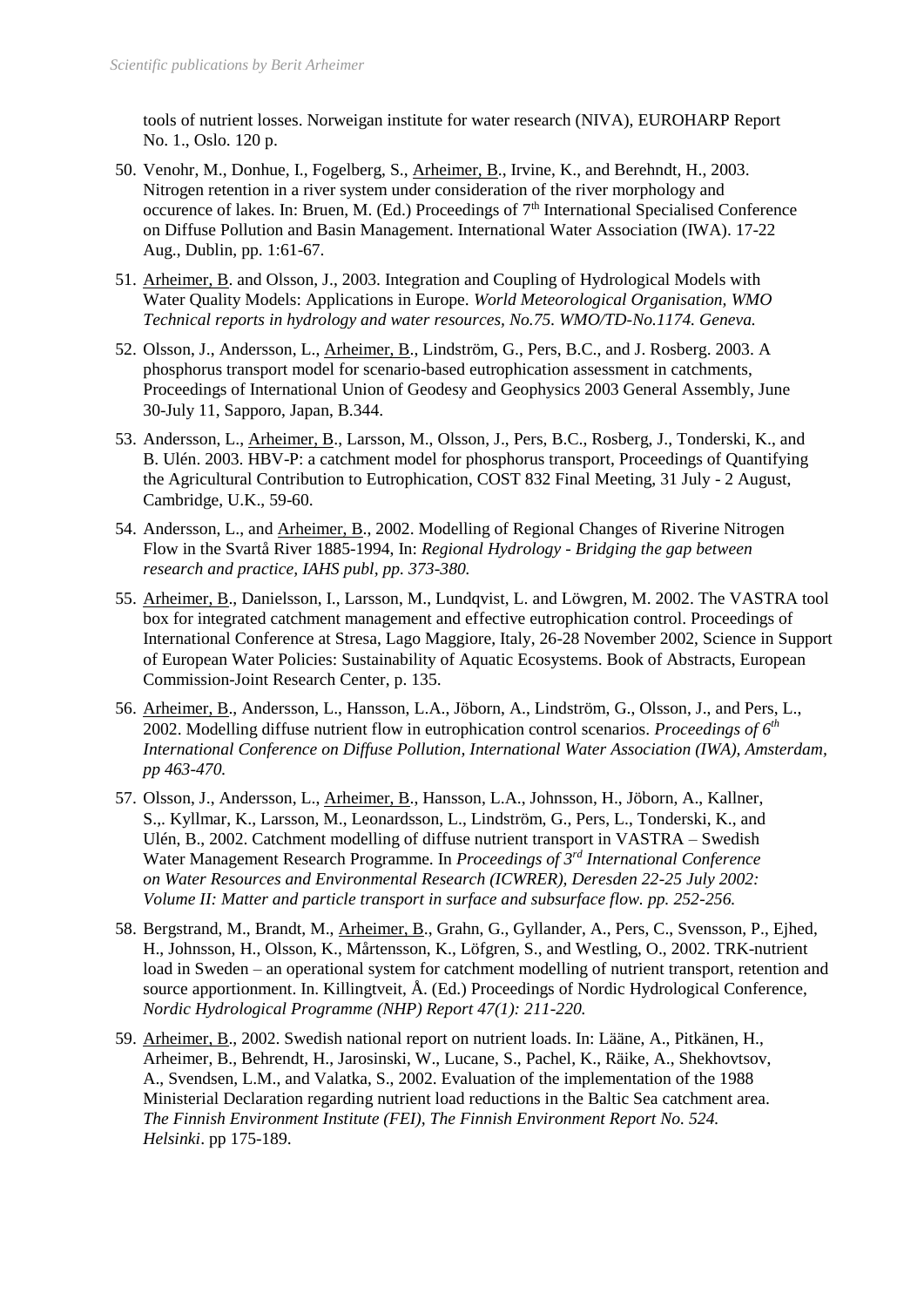- 60. Wittgren, H.B., Arheimer, B. and Tonderski, K., 2002. Kväveavskiljning i våtmarker: Effektivitet och regionala skillnader. *KSLA Tidskrift 141(4):53-62.*
- 61. Andersson, L. Arheimer, B. and Persson, K., 2001. Development of HBV-P a modelling system for phosphorus transport in catchments. In: Haygarth, P.M., Condron, P.J., Butler, P.J. and Crisholm, J.S. (Eds.). Connecting phosphorus transfer from agriculture to impacts in surface waters. Proceedings at the IPTW Workshop, England, 28<sup>th</sup> Aug.-1<sup>th</sup> Sept. 2001, Inst. Grassland and Environmental research Report, Plymouth University, p. 104.
- 62. Arheimer, B. and Andersson, L., 2001. Landscape wetness and nitrogen transport 1885-1994: Human impact vs. natural variability. In: Mander, U., Printsmann, A. and Palang, H. (Eds.). Development of European landscapes. Proceedings at the International Association for Landscape Ecology (IALE) conference in Stockholm and Tartu  $30<sup>th</sup>$  June –  $6<sup>th</sup>$  July, 2001. Inst. Geography Report, University of Tartu, p. 641-643.
- 63. Arheimer, B., Torstensson, G. and Wittgren, H.B., 2001. Remedial measures for the sea: Constructed wetlands vs. agricultural practices. In: Mander, U., Printsmann, A. and Palang, H. (Eds.). Development of European landscapes. Proceedings at the International Association for Landscape Ecology (IALE) conference in Stockholm and Tartu  $30<sup>th</sup>$  June –  $6<sup>th</sup>$  July, 2001. Inst. Geography Report, University of Tartu, p. 644-645.
- 64. Pers, B.C., and Arheimer, B., 2001. A model of biogeochemical processes in lakes to be used in eutrophication management. In: Haygarth, P.M., Condron, P.J., Butler, P.J. and Crisholm, J.S. (Eds.). Connecting phosphorus transfer from agriculture to impacts in surface waters. Proceedings at the IPTW Workshop, England, 28<sup>th</sup> Aug.-1<sup>th</sup> Sept. 2001, Inst. Grassland and Environmental research, Plymouth University, p. 92.
- 65. Andersson, L. and Arheimer, B., 2000*. 110-years perspective on nitrogen flow – influence of changed wetness*. In: Proceedings, XXI Nordic Hydrological Conference, NHP Report No. 46, pp 111-120.
- 66. Pettersson, A., Arheimer, B. and Johansson B., 2000*. Nitrogen transport simulated with HBV-N: Model improvement and calibration strategy.* In: Proceedings, XXI Nordic Hydrological Conference, NHP Report No. 46, pp 393-400.
- 67. Arheimer, B. and Bergström, S., 1999. Modelling nitrogen transport in Sweden: influence of a new approach to runoff response. In: Heathwaite, L. (Ed.) *Impact of Land-Use Change on Nutrient Loads from Diffuse Sources. International Association of Hydrological Sciences, IAHS Publication No. 257.*
- 68. Arheimer, B., Brandt, M. and Pettersson, A., 1999. Catchment modelling of nitrogen transport in Sweden and the Baltic region. In: *Journal of Conference Abstracts. European Union of Geosciences, EUG10, March 28th April 1st, 1999, Strasbourg, France. Vol.4(1):562. Cambridge Publications.*
- 69. Brandt, M. and Arheimer, B., 1998. Nitrogen transport to the sea from southern Sweden catchment modelling, retention, and source apportionment. In Kajander, J. (Ed.), Proceedings of Nordic Hydrological Conference, Helsinki, Finland, 10-13 Aug. 1998, *Nordic Association or Hydrology, NHP Report No. 44:13-20.*
- 70. Arheimer, B., 1997. Three different CPR management models for riverine nitrogen polluters in Sweden. In Karlsson, S. (Ed.) Managing common resources in local and global systems – applying theory across scales. *EPOS, Research Program on Environmental Policy and Society, Institute of Tema Research, Linköping University, Report 9:33-51.*
- 71. Arheimer, B., Brandt, B., Grahn, G., Roos, E. and Sjöö, A., 1997. Modelled nitrogen transport, retention, and source apportionment for the south of Sweden. *Swedish Meteorological and Hydrological Institute, SMHI Report RH No. 13*. *pp.78.* (in Swedish with English summary)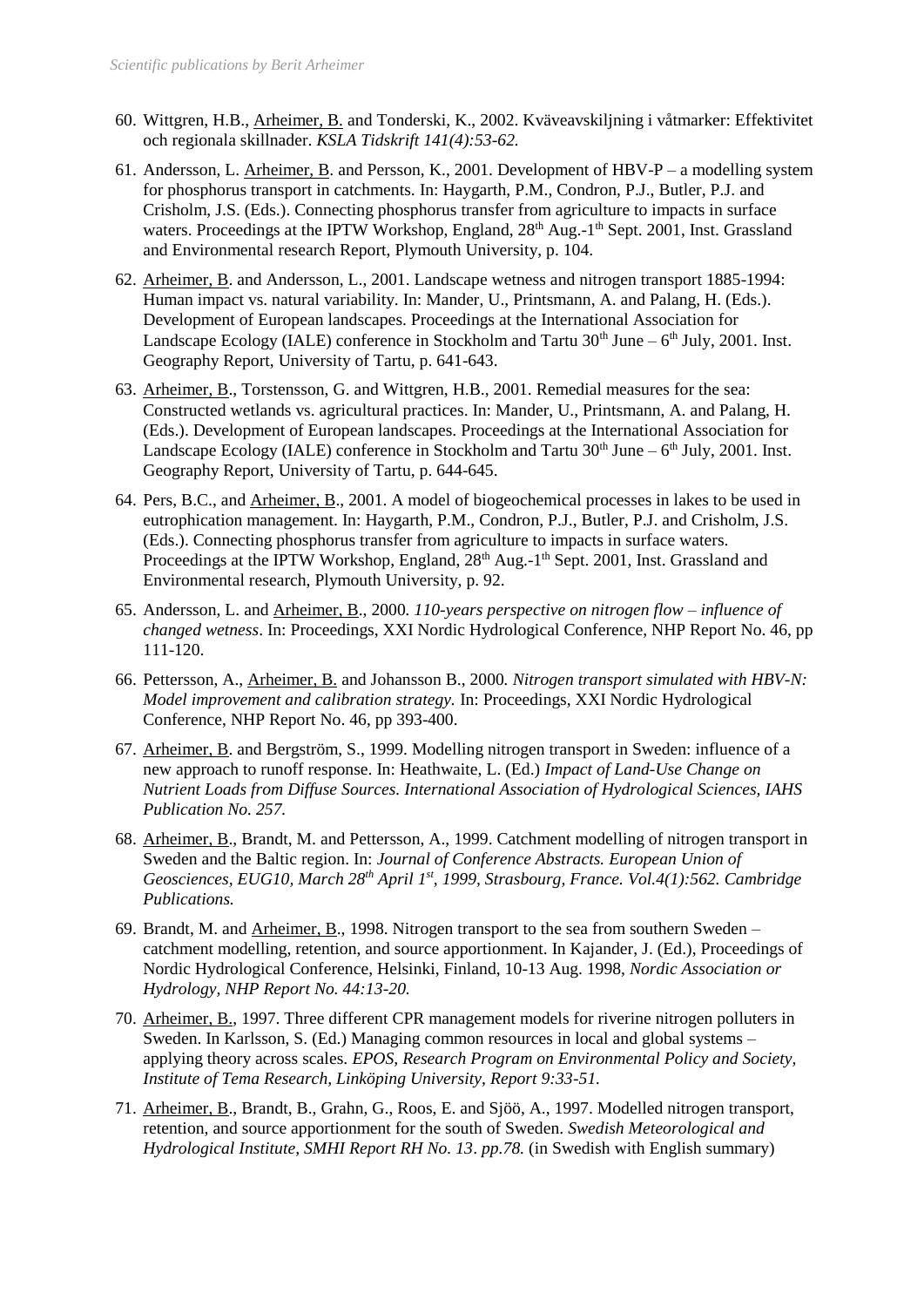- 72. Marmefelt, E., Arheimer, B. and Langner, J., 1997. An integrated biogeochemical model system for the Baltic sea - a pilot study. In: With rivers to the sea. Interactions of land avtivities, fresh water and enclosed coastal seas. *Proceedings from the joint conference of 7th Stockholm Water Symposium and 3rd international conference on the environmental management of coastal seas (EMECS), 10-15 Aug. 1997, Stockholm, Sweden, p.101-103.*
- 73. Arheimer, B., 1996. Nutrient loss models Sweden. In: Larsen, S. E. (Ed.) Empirical non-point nutrient loss models. *Nordic Council of Ministers, Copenhagen, TemaNord 1996(522):41-42.*
- 74. Andersson, L., Arheimer, B., Sundblad, K. and Lepistö A., 1993. Temporal and spatial variability of nitrogen flow from small forested basins. In Seuna, P. Gustard, A. Arnell N. W. and Cole, G. A. (Eds.): FRIEND: Flow regimes from international experimental and network data. *International Association of Hydrological Sciences, IAHS Publications No. 221:399-408*.
- 75. Arheimer, B., Andersson L. and Lepistö, A., 1993. Influences of flow dynamics on nitrate concentrations in forest streams. *In:* Proceedings 4th International Conference on a System Analysis Approach to Environment, Energy and Natural Resource Management in the Baltic Region. *Nordic Council of Ministers 1993(653):375-384.*
- 76. Arheimer, B. and Linderson, M-L., 1992. Landscape analyses in the Andes of Venezuela. Estimation of soil erosion and land-use capacity as a part of an integrated project. *University of Lund, departement of Physical Geography, Rapporter & Notiser No.76. pp.46.* (In Swedish with English summary)
- 77. Arheimer, B., 1991. Nutrient leakage from arable land in the Bråån basin. Localizasion and control plan. *University of Lund, Departement of Physical Geography, Report No 20. pp.45.* (In Swedish with English abstract)
- 78. Arheimer, B. and Linderson, M-L., 1991. Inventario del Paisaje en los Andes Venezolanos. Evaluación de la Erosión y de la Capacidad de Uso Agripecuario en un Proyecto Integrado. *Swedish University of Agriculture, IRDC Work Report No 164. pp. 50.* (In Spanish with English summary)
- 79. Arheimer, B. and Linderson, M-L., 1990. Erosion study within an integrated project experiences from Venezuela. *Svensk Geografisk Årsbok, 66:128-139.* (In Swedish with English abstract)

## *Popular Scientific Articles and Reports*

- 1. Isberg, K., Arheimer, B. and Donnelly, C., 2012. Hydrological Model for Water Management and Implementation for European Directives. Från publikationen "The growing use of GMES across Europe´s regions" by NEREUS and ESA.
- 2. Alkan-Olsson, J. Andersson, L., Jonsson, A., Arheimer, B. 2009. Lokal åtgärdsplan mot övergödning i Kaggebofjärden med tillrinningsområde. Rapport Länsstyrelsen i Östergötland, 2009:3. ISBN 978-91-7488-231-5.
- 3. Alkan Olsson, J., Jonsson, A., Andersson, A. and Arheimer, B., 2008. Från Vattendragsgrupp till åtgärdsplan mot övergödning. LRF, LU, LiU, SMHI. Broschyr. 8 sid.
- 4. Andersson, L., Arheimer, B., Kallner Bastviken, S., Johnsson, H., Kyllmar, K., Larsson, M., Pers, C., Rosberg, J., Ståhl-Deblanco, A., & Tonderski, K. 2006. VASTRA-modeller i planeringscykeln. In: Ed: Jöborn, A., Danielsson, I. & Oscarsson, H. VASTRA Rapport 6: På tal om vatten – om vägen mot en hållbar vattenersursförvattning. pp. 149-188.
- 5. Arheimer, B. 2004. Vattenkvalitet i ett framtida klimat. VASTRAs årsrapport 2003. Ekblad & Co, Västervik. pp. 23-26.
- 6. Arheimer, B. 2004. Dämpas höga vattenflöden av anlagda våtmarker? VASTRAs årsrapport 2003. Ekblad & Co, Västervik. pp. 21-22.